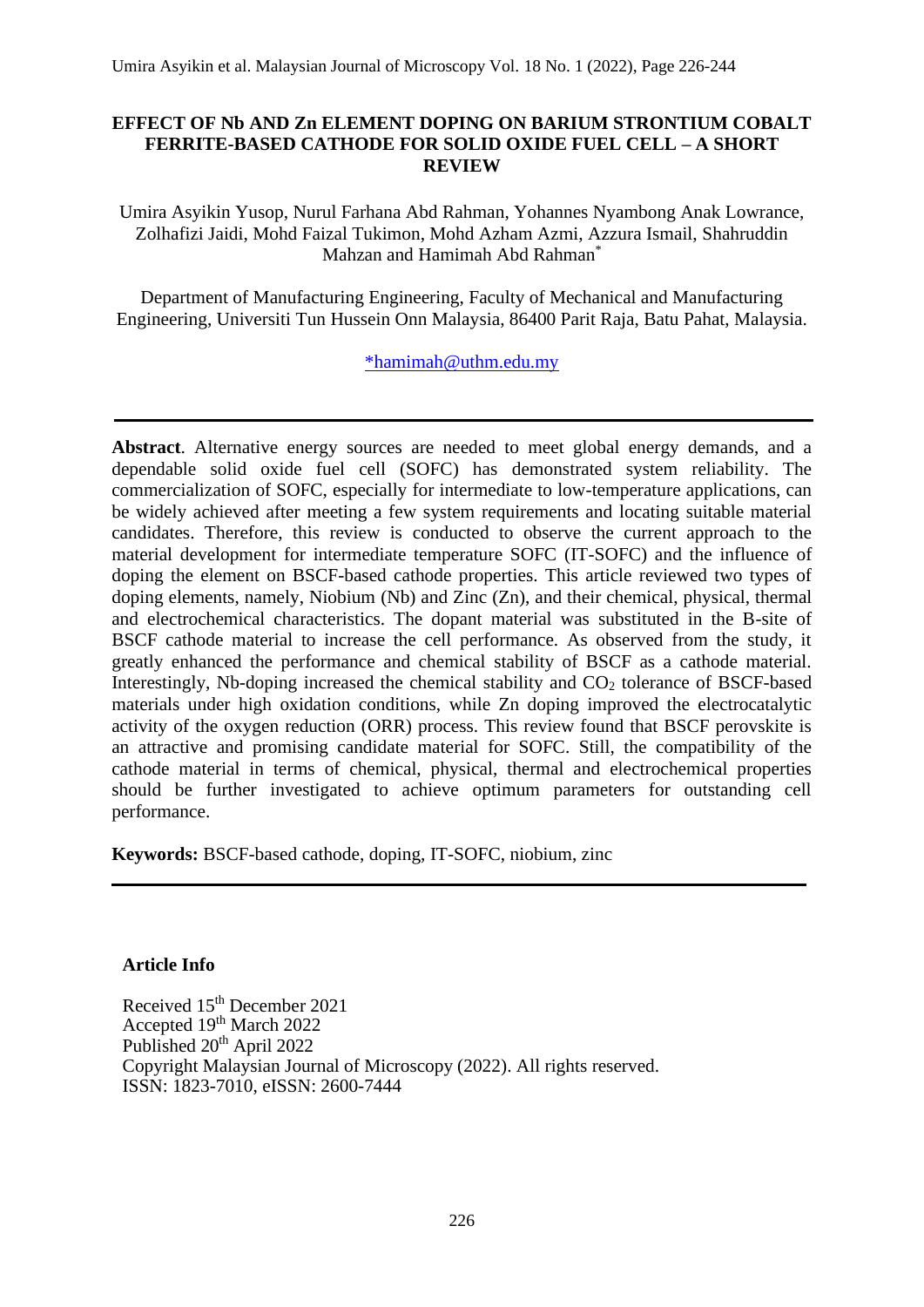#### **Introduction**

Global energy consumption necessitates the development of alternative power sources that can benefit the world in various ways [1]. A dependable fuel cell is an electrochemical system that can convert energy from chemical into electrical [2] in a clean and environmentally friendly manner [3-4] with minimal pollution [5]. Among all fuel cell types, the solid oxide fuel cell (SOFC) has demonstrated guaranteeing performance suitable for today's concerns [6-7] also a promising clean and efficient power generation device [8]. However, SOFC has a major operating temperature issue [9] because it typically operates at a high temperature of approximately 1000 °C [1]. The operation of SOFC at temperatures ranging from 700 °C to 900 °C might have an adverse effect on the system's overall efficiency [10].

The required operating temperature makes commercialization impossible for SOFC because it limits the use of substances and increases the process's cost [10]. This issue can be avoided by reducing the operating temperature to a moderate level at 600 °C to 800 °C [11]. SOFCs are attractive candidates for future technology inventions for converting energy, and considerable work has already been expended on reducing their working temperature for broader usage [10, 12]. This reduction can provide numerous benefits to the operation, including reduced material degradation, increased material structure stability, longer service life, and reduced processing costs [6-10, 13]. However, as a cathode material selection, lower temperatures could reduce cathode catalytic performance for the oxygen reduction reaction (ORR) process and thus decrease the electrochemical performance of intermediate SOFC (IT-SOFC) [14-15]. Hence, the appropriate cathode materials for IT-SOFC should be investigated. The exploration of high-potential cathode materials needs to consider two factors: high catalytic activity and improved chemical stability [11, 13].

Several investigations were conducted to produce better cathode material compounds and optimize their microstructure to improve the catalytic properties for the ORR process in IT-SOFC. Among various cathode substances investigated, perovskite oxides material with mixed oxygen ionic and electronic conductivity (MIEC) has received the highest attention [16]. In the last few years, alternative materials for cathode composites like La0.6Sr0.4Co0.2Fe0.8O3-δ (LSCF), Ba0.5Sr0.5Co0.8Fe0.2O3-δ (BSCF), BaCo0.4Fe0.1Y0.1O3-δ  $(BSCFY0.1)$ ,  $LaBa<sub>0.5</sub>Sr<sub>0.5</sub>Fe<sub>2</sub>O<sub>6-δ</sub>$  (LBSF) and PrBa<sub>0.5</sub>Sr<sub>0.5</sub>Co<sub>2-x</sub>Fe<sub>x</sub>O<sub>5+δ</sub> (PBSCFO) have been investigated [17-22]. The researcher proposed BSCF as a suitable cathode composition candidate for intermediate temperature with improved performance, and this perovskite has high-ion conductivity [19] and superior catalytic performance in oxygen reduction [21-23] and a reasonable material cost [3]. In addition, BSCF is famous for having good stability and compatibility with electrolyte materials under fuel cell operating conditions such as BZCY, SDC, GDC, LSGM, YSZ and many more [24]. However, BSCF experiences chemical instability [25], thus decreasing the electrochemical performance [26], thus decreasing oxygen ion production. Moreover, the BSCF degrades over time because of the phase change from cubic to hexagonal phase, where it negatively affects cell performance [27]. Furthermore, BCSF has a high thermal expansion coefficient (TEC), which reflects to its poor incompatibility with the electrolyte and cathode interfaces [28].

A connection has been discovered on the BSCF cubic perovskite phase decomposition with the Co ion oxidation condition caused by oxygen nonstoichiometric (δ) change. Therefore, manipulating Co's oxidation state can sustain the cubic perovskite phase of BSCF [29]. The previous study proposed that the formation of oxygen vacancies promotes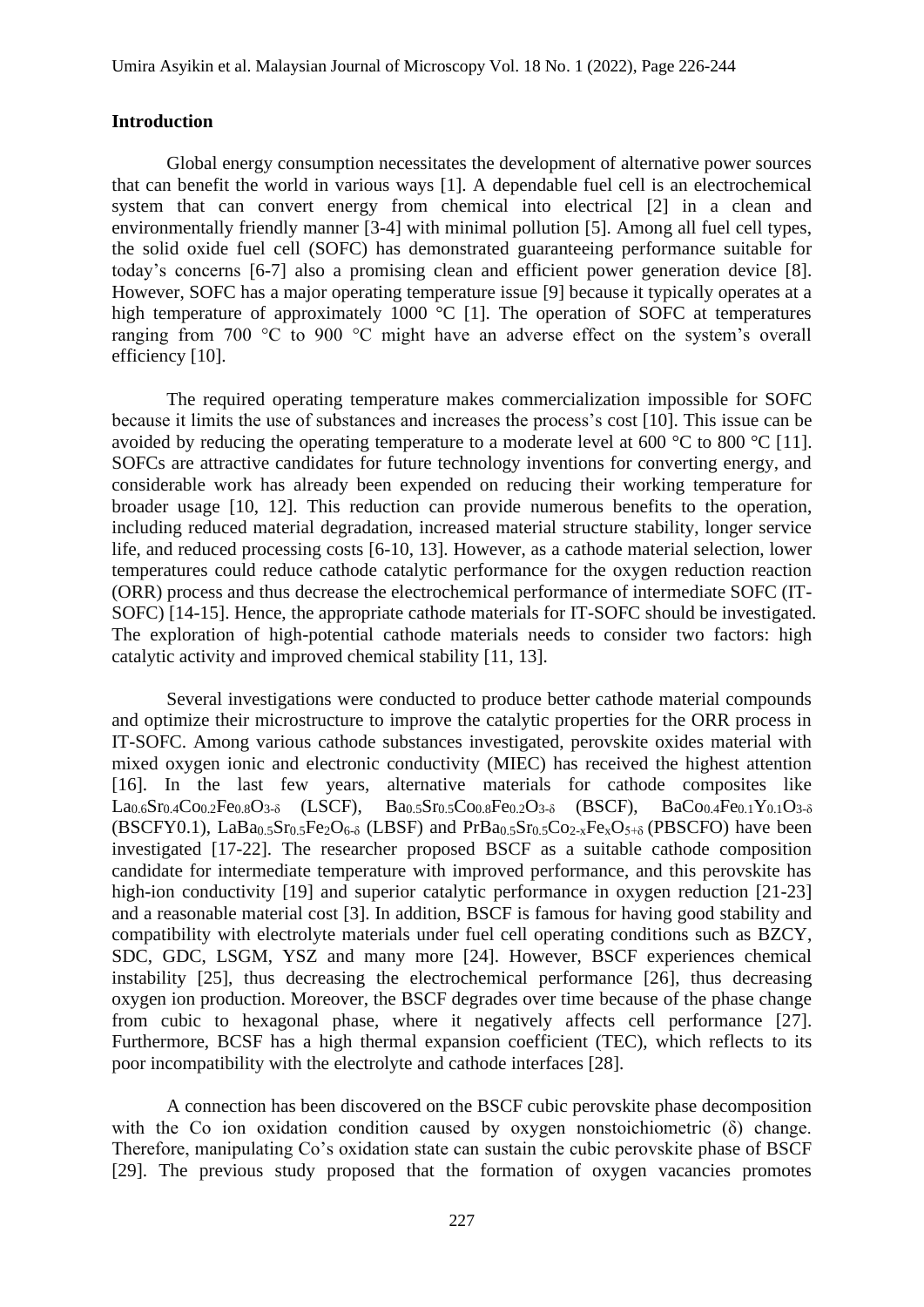perovskite phase stabilization [30]. Moreover, substituting higher valence cations for the Bsite cation can enhance cell performance [29]. This substitution also can improve BSCF oxygen fluxes [31]. The elements of multivalent B-sites are selected for their superior ability to perform redox reactions in response to oxygen partial pressure during the SOFC operation [32]. Substitution of higher or lower valence cations on the B-site (Co / Fe) with Ag<sup>1+,</sup>  $\text{Zn}^{2+}$ ,  $\text{Sc}^{3+}$ ,  $\text{Y}^{3+}$ ,  $\text{Ti}^{4+}$ ,  $\text{Nb}^{5+}$ ,  $\text{Mo}^{6+}$  and  $\text{W}^{6+}$  can help in stabilizing BSCF's cubic crystal structure and lowering thermal expansion coefficients [33-49].

In this short review, recent studies on transition metal element doping with BSCFbased cathode cathodes are reviewed and discussed regarding the effect of doping material on cathode cell performance. Possible cathode material for IT-SOFC can be developed and discovered following this review. The doping material emphasized in this review is Niobium (Nb), which is currently receiving significant attention [39], and Zinc (Zn), which is being continuously researched and provides an excellent attribute to the increase of oxygen flux [34]. The review work will cover the results and discussions on the chemical, physical, thermal and electrochemical properties achieved by previous research. The outcome between these two doping elements will be summarised.

#### **Niobium-doping characteristic**

The transformation of the perovskite structure from cubic to hexagonal phase is an inherent characteristic of BSCF-based materials that may be unavoidable at intermediate operating temperatures of SOFC. This scenario is caused by the slow cubic phase decomposition in Co, while the Ba side is enriched with hexagonal phase, resulting in a cubic phase deficient in Co and Ba. This phenomenon also decreases cell performance [26]. According to Egorova *et al.* (2015), partially substituted Niobium ( $Nb<sup>5+</sup>$ ) into the B-side (Co and Fe) can aid in the solution of the phase stability of BSCF-based materials at IT-SOFC.

The difference in interatomic distance in cubic and hexagonal perovskite structures shows a stabilization influence of Nb doping with BSCF perovskite structure. In the hexagonal structure, the interatomic distance of Co and Fe ions with the oxygen ions (Co—O and Fe—O) is lesser than that in the cubic structure [41]. According to the law of change neutrality, a reduction of valence cations on the B-site element can occur when  $Nb<sup>5+</sup>$  is substituted into Co atoms in the BSCF system, and it can decrease the oxygen vacancy concentration [26]. When the oxidation state of the B-site element is reduced, the ionic radius will increase, thus increasing the chain length [41]. By substituting Co and Fe with Nb, the Bsite cations are likely to adopt a cubic form with a greater distance of B-cations [26].

In addition,  $Nb<sup>5+</sup>$  added to the Co and Fe atoms can reduce the valence in the B-site elements of the BSCF structure. Thus decreasing the oxygen vacancy content, where it can be addressed by changing the interatomic length between Co and Fe ions with oxygen ions and modifying the number of coordination and B-cation environment [26]. Wang *et al.* (2014) found a significant enhancement in the BSCF-based cathodes chemical stability under intense oxidation conditions after substituting Nb into B-site cations. The previous study findings will be reviewed and discussed in terms of how much Nb may increase the performance of the BSCF-based cathode.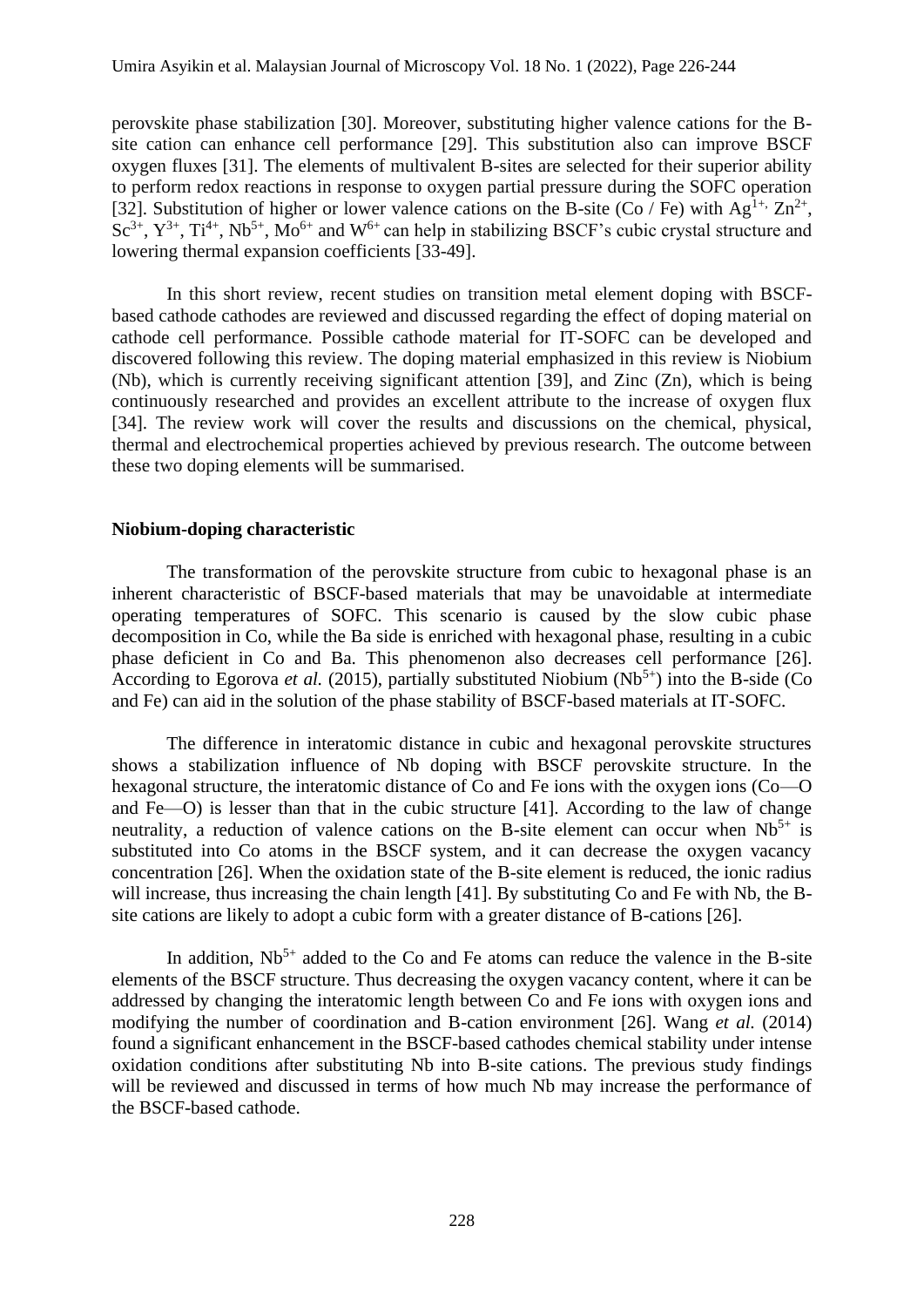**Results and discussion on Nb-doping properties.** In terms of chemical properties analysis, the testing involved was X-ray diffraction (XRD). Huang *et al.* (2020) reported that material depreciation could occur between the interface reaction of cathode and electrolyte, which should be avoided in the actual implementation of IT-SOFC. A phase identification analysis was done to examine the chemical compatibility of the composite cathode with the electrolyte. Figure 1(a) shows the phase diffraction pattern for BSCF, BSCFNb0.05, BSCFNb0.1, SDC and BSCFNb0.05-SDC samples. The graph indicates that BSCFNbx possesses a perovskite structure without an impurity phase. It is also verified that BSCFNbx is well-suited with the SDC as electrolyte material. Figure 1(b) shows the enlargement view of the XRD pattern at  $2\theta = 31.7^{\circ}$ . As the Nb content increases, the diffraction peak shifts to the low-angle direction [38].

The lattice parameter was also calculated to determine the condition of the doping material in the BSCF-based cathode. The results show that with a higher level of  $Nb<sup>5+</sup>$ doping, the cubic structure's lattice parameter expanded from 3.9851 Å to 3.9895 Å, where it is approximately equal to the lattice parameter of BSCF that reported in the previous study  $(3.9759 \text{ Å})$ . Hence, cell volume increased, indicating that  $Nb^{5+}$  has a higher ionic radius than of 0.64 Å than  $Co^{4+}$  (0.53 Å) or  $Co^{3+}$  (0.61 Å) [38]. These occurrences can be ascribed to Nb's having a larger ionic radius than Co.



## **Figure 1. (a) The XRD pattern of BSCF, BSCFNb0.05, BSCFNb0.1, SDC and BSCFNb0.05-SDC composite powder after 3 hours of calcination at 1000 °C and (b) Magnified image (2θ = 31.7°) of XRD pattern for BSCF, BSCFNb0.05 and BSCFNb0.1 [38].**

Figure 2(a) exhibits the SEM micrograph of cross-sectional view for a single-cell structure (NiO-BZCY|SDC|BSCFNb0.05-SDC). The cathode layer was firm merges with the electrolyte layer with no detected abnormalities, fractures, or delamination. The SEM image morphology result shows that the BSCFNb0.05-SDC sample is completely well-matched with the electrolyte. Figure 2(b) shows the surface morphology of SDC electrolyte, which displays a densely packed structure free of pores and cracks. Figure 2(c) shows the crosssectional view of the BSCFNb0.05 cathode. The cathodes have an open pore structure that can improve and offer a good path for oxygen transport and a productive site for the ORR process [38, 42]. To prove that Nb-doping can obtain a fine structural condition with a BSCFbased cathode, Li *et al.* (2016) reported that the BSCFN|LSGM composite cathode is securely attached and shows no delamination signs. Figure 3 shows the dense LSGM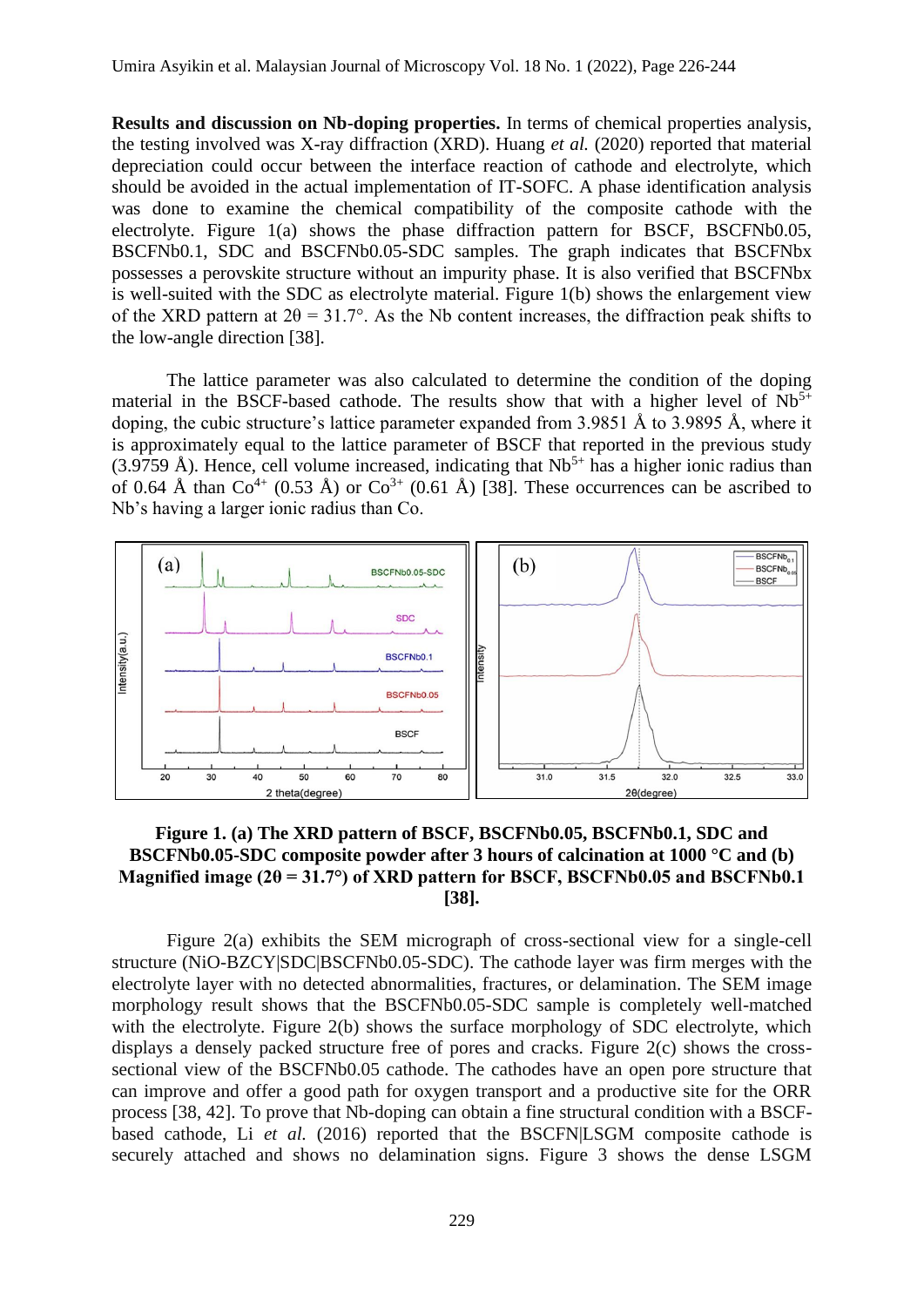electrolyte and porous BSCFN composite cathode. It is indicated that the Nb doping shows good compatibility in physical properties toward BSCF-based cathode material.



**Figure 2. SEM image of (a) BSCFNb0.05 single cell structure in cross-sectional view, (b) SDS electrolyte surface morphology and (c) BSCFNb0.05 cathode in cross-sectional view [38].**



**Figure 3. cross-sectional SEM morphology of BSCFN|LGSM composite cathode [29].**

Furthermore, matching thermal expansion coefficient (TEC) values result in a superior electrolyte-electrode combination, which improves electrochemical performance and stability [38]. Yang et al. (2020) reported that in SOFC operation, the electrode materials must have specified mixed oxygen ion-electron hybrid conductivity, a lower interfacial polarisation, and a thermal expansion coefficient compatible with the electrolyte material. Figure 4 illustrates the curves of thermal expansion coefficients of BSCFNbx against temperature. The average of TEC values is displayed in Table 1.

From the observation, the average TEC values seem to decline as the amount of  $Nb<sup>5+</sup>$ in the sample becomes greater in concentration. The binding energy of ions in the perovskite lattice is inversely associated to the TEC. When  $Nb<sup>5+</sup>$  is doped, the B-O bonds are strengthened, and the TEC drops as a result [38]. As can be seen, all curves exhibit a shift in slope between 500 to 600 °C owing to the thermal decomposition of lattice oxygen [38, 46]. Additionally, the absence of lattice oxygen also decreasing the valence state of Co/Fe ions and weakens the bond between B and O. Therefore, the increasing lattice oxygen with rising temperature would improve the TEC values of BSCFNbx materials [38].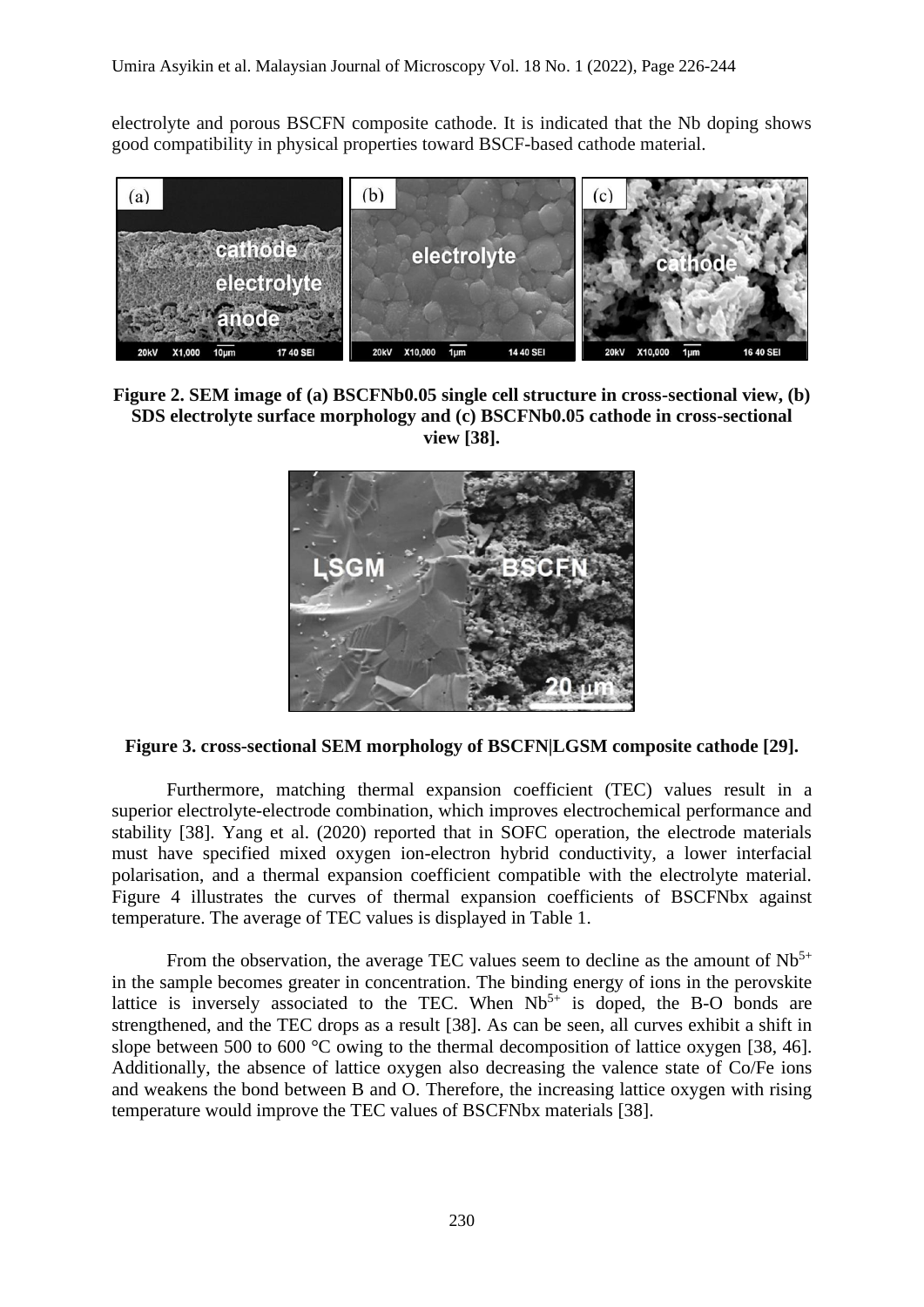| <b>Material</b> | The average of TEC values              |
|-----------------|----------------------------------------|
| <b>BSCF</b>     | $21.74 \times 10^{-6}$ K <sup>-1</sup> |
| BSCFNb0.05      | $19.67 \times 10^{-6}$ K <sup>-1</sup> |
| BSCFNb0.1       | $18.74 \times 10^{-6}$ K <sup>-1</sup> |

**Table 1. The average of TEC values of BSCFNbx**  $(x = 0, 0.05, 0.1)$  [38].



**Figure 4. The TEC curves of BSCFNbx samples with temperature measured in air Atmosphere [38].**

Figure 5 demonstrates the Ni-GDC|LDC|LSGM|BSCFN electrolyte supported singlecell impedance spectra at 600 °C, 650 °C, and 700 °C by an open-circuit voltage (OCV) state with using wet  $H^2$  as fuel supply and atmospheric air supporting as the oxidant. Figure 5(b) shows the illustration graph of ohmic resistance (Ro) and total resistance (Rp) value against the operating temperature. Based on the graph image, the Ro and Rp value decreased substantially as the operating temperature increased. Figure 5(a) presents the fitted impedance spectra evaluated using the equivalent circuit in Figure 5(c). Where L represents the impedance and R: CPE indicates the resistance frequency range arcs as  $R_1$ : CPE at low range, R2: CPE at the middle range, and R3:CPE at high range. As a finding, two small arcs can be seen in the high and middle frequency ranges connected with  $O<sub>2</sub>$  and change transport in the porous electrodes [23].

Meanwhile, large arcs that occurred at the low-frequency region are correlated with the cell reaction during gas migration. In addition, with the rise in running temperature, the resistance arcs at the high and medium frequency range decrease, suggesting that BSCFN benefits the  $O_2$ - transfer. Nevertheless, the resistance is more prevalent at the low-frequency range arc in these impedance spectra. Moreover, the microstructure of the porous electrodes could be optimized to improve bulk oxygen transport, which will indirectly improve cell efficiency [23]. It is because a porous state of morphology can help make a pathway for oxygen transport and increase the ORR activity of the sample.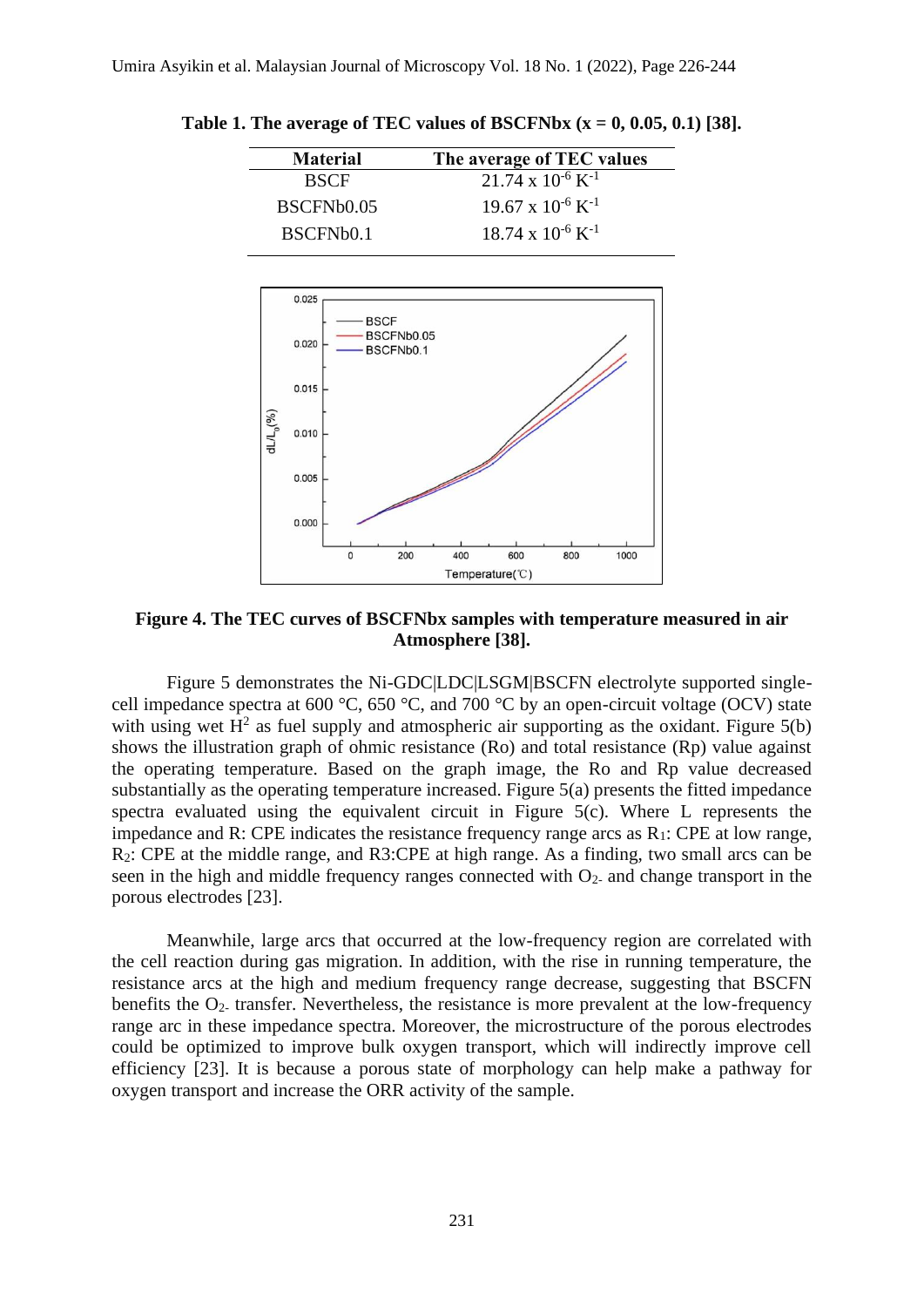

**Figure 5. The Ni-GDC|LDC|LSGM|BSCFN single-cell impedance spectra, (a) Fitted impedance spectra, (b) Illustration of R<sup>o</sup> and Rp plots against operational temperature and (c) equivalent circuit [23].**

Figure 6 shows the cell voltage of electrolyte supported, Ni-GDC|LDC|LSGM|BSCFN, with a current controlled load of 0.6 Acm-2 for more than 100 hours at an operating temperature of 650 °C. The cell performs consistently based on the graph, and no signs of degradation have been detected. However, cell voltage slightly increased at a constant current load of 0.6 Acm-2 at 650 °C. This phenomenon occurred at the activation of the BSCFN cathode during the SOFC processes [23]. In addition, considering the stable chemical, physical and electrochemical properties of BSCFN perovskite cathodes with LSGM electrolyte, Nb can be combined with BSCF-based cathode and be a suitable cathode material for IT-SOFC.



**Figure 6. The Ni-GDC|LDC|LSGM|BSCFN electrolyte supported cell voltage [23].**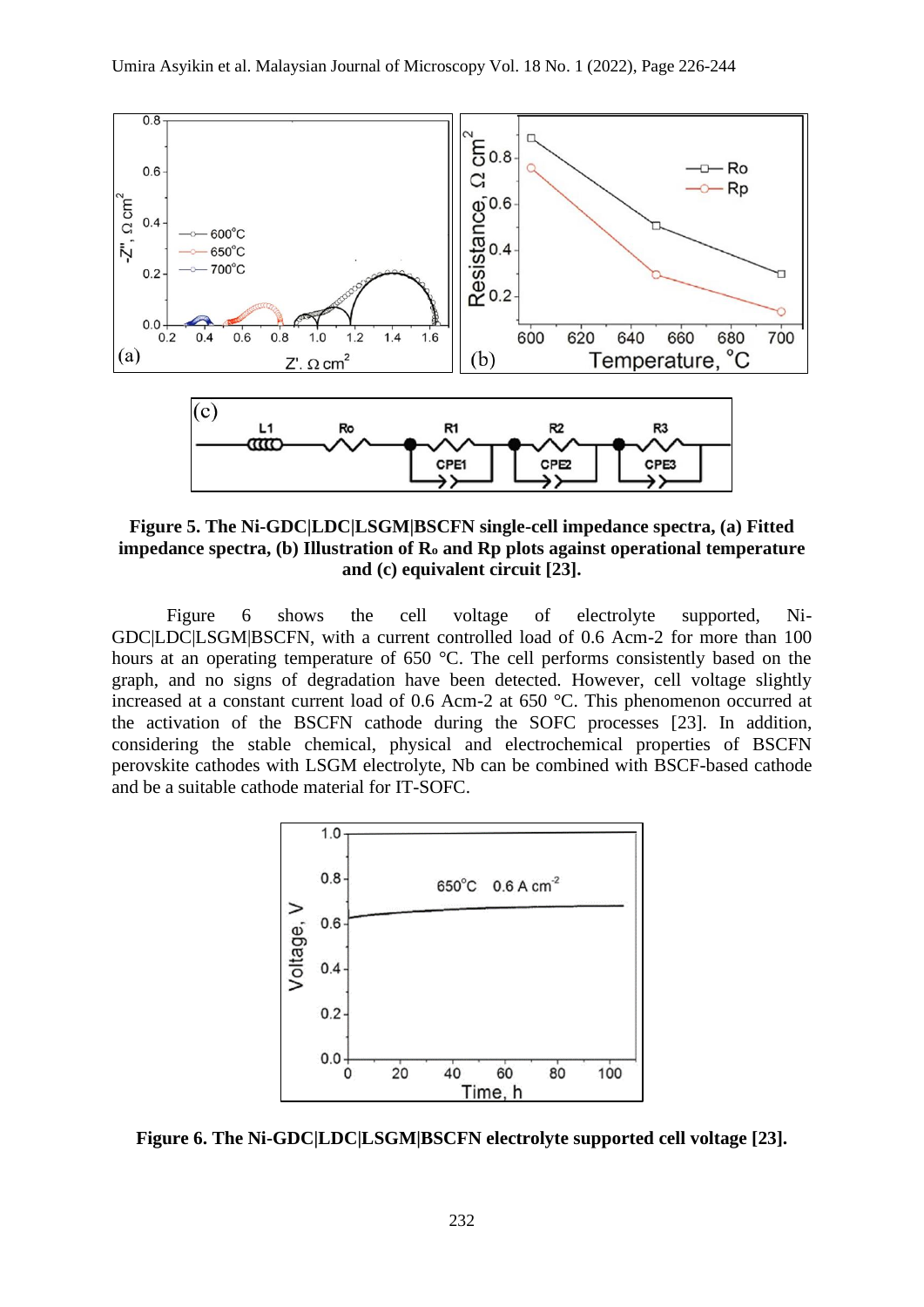#### **Zinc-doping characteristic**

Several groups have attempted to plan a strategy to improve BSCF performance at intermediate operating temperature. One of them is to identify the Cobalt-based materials that exhibit outstanding mixed ionic and electronic conductor (MIEC) properties to be the material candidates. A general MIEC perovskite such as BSCF has a chemical formula of  $AA'BB'O3-δ$ , which  $AA'$  are typical alkaline earth metal ions and/or lanthanide metal ions. At BB', the transition metal element usually is present [31].  $Ba<sub>0.5</sub>Sr<sub>0.5</sub>C<sub>0.8</sub>Fe<sub>0.2</sub>O<sub>3-δ</sub>$  (BSCF) is a highly favourable compound for ceramic membranes because of its excellent oxygen permeability across a varied temperature region [19].

Nevertheless, cobalt-based materials experience several limitations; for instance, cobalt can quickly evaporate and be reduced, with a high thermal expansion coefficient [10]. A promising strategy has been discovered to improve BSCF-based cathode by substituting one cation in the B-site of BSCF [23-24, 32]. Several research papers have studied the substitution of transition element Niobium (Nb) with BSCF-based cathode. As previously stated, aside from Nb, Zinc has recently gained popularity as a desirable doping element.

Zinc (Zn) can maintain the chemical stability of BSCF under low oxygen partial pressures and changeable temperatures because of the  $Zn^{2+}$  constant oxidation state. Moreover,  $\text{Zn}^{2+}$  constant oxidation state can act as a barrier toward electronic conduction. This occurrence is referred to as the Zerner double exchange process. The electron conduction in perovskite material has a variable oxidation state that requires overlapping oxygen 2p orbital with the 3d of B-site metal [49]. Therefore, the optimum doping composition for Zn needs to be developed before it can be used as a cobalt substitute. Zeng *et al*. (2020) adopted minor Zinc doping, resulting in improved oxygen reduction reaction (ORR) catalytic activity and stability of BSCF as cathode material for SOFC. In this review, doping of Zinc on a BSCF-based cathode will be discussed and elaborated in terms of the improved impact of the doping element on the cathode composite.

**Results and discussion on Zn-doping properties.** A few tests were involved in analyzing the effect of the Zn-doping element on BSCF-based cathode. For the chemical properties, the result was determined via XRD. Park *et al.* (2011) stated that Zn-doping exhibits a wellcrystallized XRD pattern, and all elements involved exist at their peaks with no secondary phase peaks appearing. Moreover, Zinc is certainly fit in the crystal structure at the B-site of perovskite and has positively responded when added to the cobalt. Table 2 displays the calculated lattice parameter of  $Ba_{0.5}Sr_{0.5}CO_{0.2-x}Zn_xFe_{0.8}O_{3-δ}$  powders, where  $x = 0-0.20$ . Based on the table, the lattice parameters were increased because of the lattice expansion, and the peak position moved slightly to the left. BSCF and BSZF have axis lengths of 3.9554 and 3.9778 Å, respectively. This finding was primarily credited to the higher ionic radius of doped Zn of 0.74 Å than Co by 0.53–0.65 Å and Fe by 0.55–0.78 Å [49]. This situation agreed that Zn has a larger ionic radius than Co and Fe also, it proves on the lattice expansion to some extent. Subsequently, as Zn doping content increased, so did the average a-axis length of cubic cells.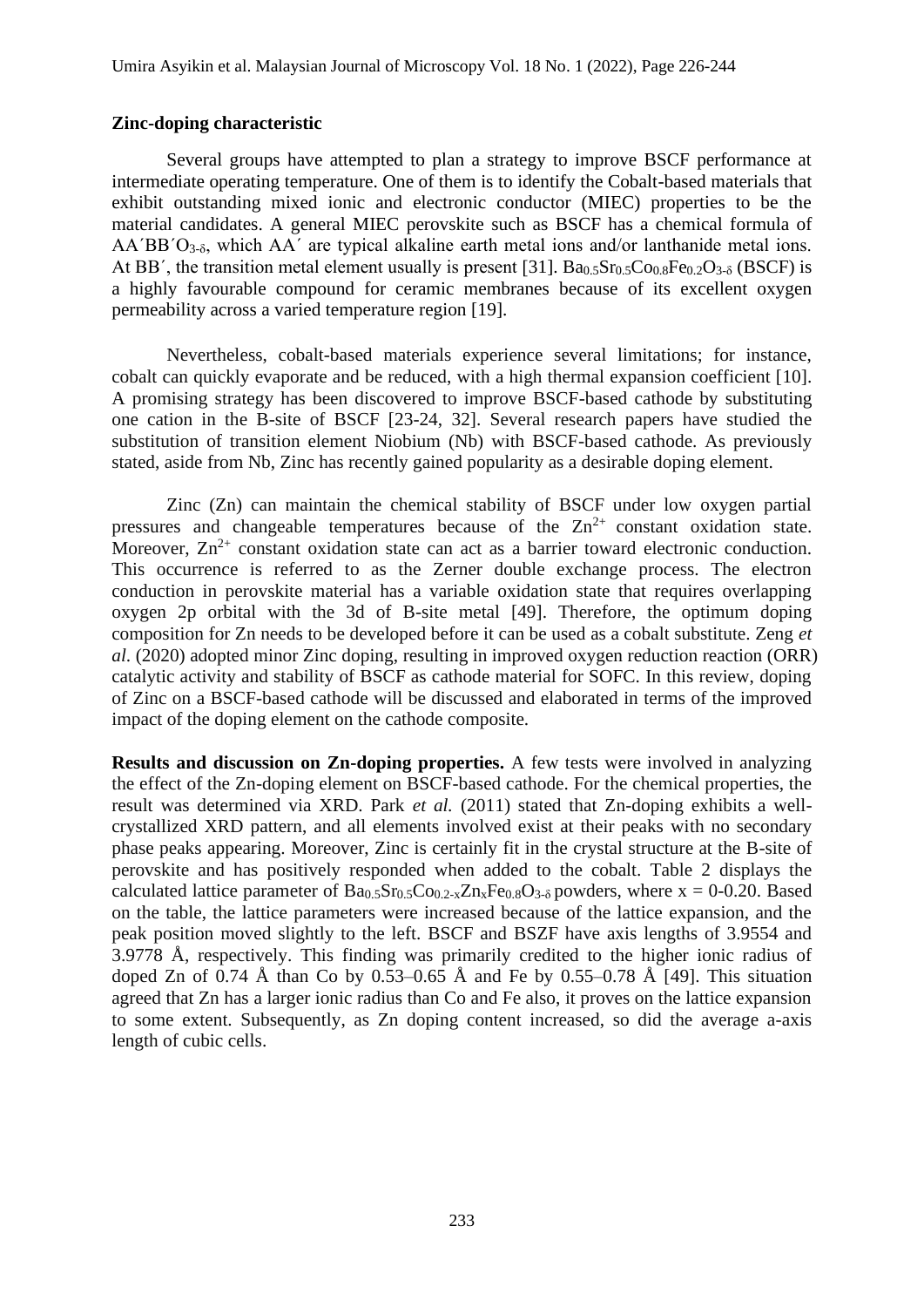| <b>Material</b> | <b>Composition</b>            | Main peak<br>position | Average<br>a-axis $(\AA)$ | <b>Cell volume</b><br>$(\AA^3)$ |
|-----------------|-------------------------------|-----------------------|---------------------------|---------------------------------|
| <b>BSCF</b>     | $Ba0.5Sr0.5Co0.2Fe0.8$        | 31.973                | 3.9554                    | 61.8830                         |
| <b>BSZF</b>     | $Ba0.5Sr0.5Zn0.2Co0.8$        | 31.787                | 3.9778                    | 62.9403                         |
| BSCZF05         | $Ba0.5Sr0.5Co0.15Zn0.05Fe0.8$ | 31.904                | 3.9626                    | 62.2215                         |
| BSCZF10         | $Ba0.5Sr0.5Co0.10Zn0.10Fe0.8$ | 31.889                | 3.9654                    | 62.3535                         |
| BSCZF15         | $Ba0.5Sr0.5Co0.05Zn0.15Fe0.8$ | 31.853                | 3.9696                    | 62.5517                         |

**Table 2. Lattice parameter of Ba0.5Sr0.5Co0.2-xZnxFe0.8O3-δ powders, (x = 0-0.20) [49].**

Zeng *et al.* (2020) studied BSCF-GDC and BSCFZ-GDC to assess the chemical compatibility of cathode material with the GDC buffer layer. A composite mixture of 50:50 ratio for each cathode composite was calcined for 6 hours at 1050 °C under ambient air. The composite powder was then subjected to XRD examination. Based on Figure 7, the XRD result indicates that each phase of BSCF, BSCFZ and GDC appear at peaks without the formation of impurities. Therefore, the materials have good chemical compatibility with one another even when under an operating temperature of above 700 °C [34].



## **Figure 7. The patterns of XRD for (a) BSCF, GDC and BSCF+GDC powder, (b) BSCFZ, GDC and BSCFZ+GDC composite powder fired in air for 6 hours at 1050 °C [34].**

Figure 8 displays the cross-sectional view of the BSCF, BSZF and BSCZF05 cathode layer [49]. Both samples were subjected to different sintering temperatures. All samples fired at 950 °C display an open structure for gas diffusions [50-51]. Once the temperature increased to 1000 °C, the BSCF cathode developed a denser layer with no detection of pores, while BSZF and BSCZF05 cathode maintained their open-pore structure. As the sintering temperature rises, the open-pore structure benefits gas diffusion and is necessary for oxygen transport [50-52]. Cobalt-based composites experience high thermal expansion. As reported by Park (2011), Zinc's constant oxidation state can undergo structural changes, such as agglomeration. Hence, the presence of Zinc in cobalt-containing perovskite can suppress the side effect of the sintering process. Zeng *et al.* (2020) also reported that the GDC buffer layer and porous BSCFZ cathode are nicely joined without delamination. The porous structure of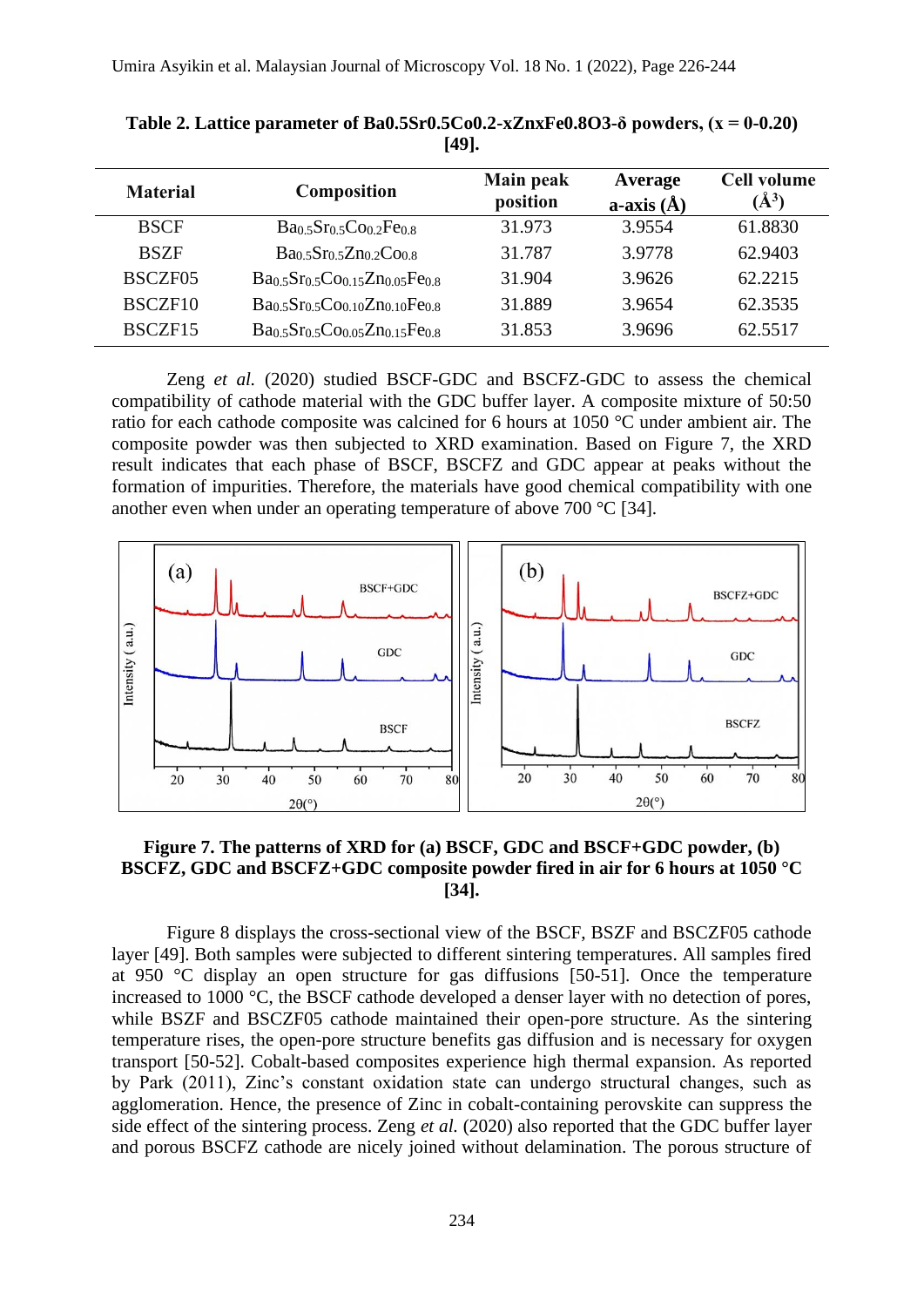the cathode would improve cell performance by facilitating oxygen transportation and increasing active sites for ORR [34].



**Figure 8. SEM images of BSCF, BSZF and BSCZF05 cathode layer after sintering process at (a) 950 and (b) 1,000 °C [34].**

Long-term operation of SOFCs is jeopardised by mismatch in thermal expansion behaviour between the electrode and electrolyte, which may result in cracking and delamination of the components, as well as a reduction in overall cell performance. It has been claimed that the TEC value for a Co-rich perovskite material regularly reaches 20-30 x 10<sup>-6</sup> K<sup>-1</sup> [53]. However, Park (2011) reported that Zinc's constant oxidation state may be able to prevent structural changes such as thermal expansion from occurring. Thus, zinc doping seems to inhibit the sintering of cobalt-containing perovskites in the cathode layer. Figure 9 illustrates the H<sub>2</sub>-TPR result curves for BSCF and BSCZF05 sintered at 950 °C and 1000 °C. Refer to the graph, the first peak corresponds to a reduction of  $\text{Co}^{4+}$  to  $\text{Co}^{3+}$  [50]. When comparing the intensity of this peak at 950  $\degree$ C to that of the peak at 1000  $\degree$ C, it was discovered that when the sintering temperature ascended, BSCF's first peak's intensity declined substantially, and BSCZF05's intensity dropped just slightly. The reduced stability of  $Co<sup>4+</sup>$  ions has been shown to result in a greater oxygen conductivity at low temperatures [50].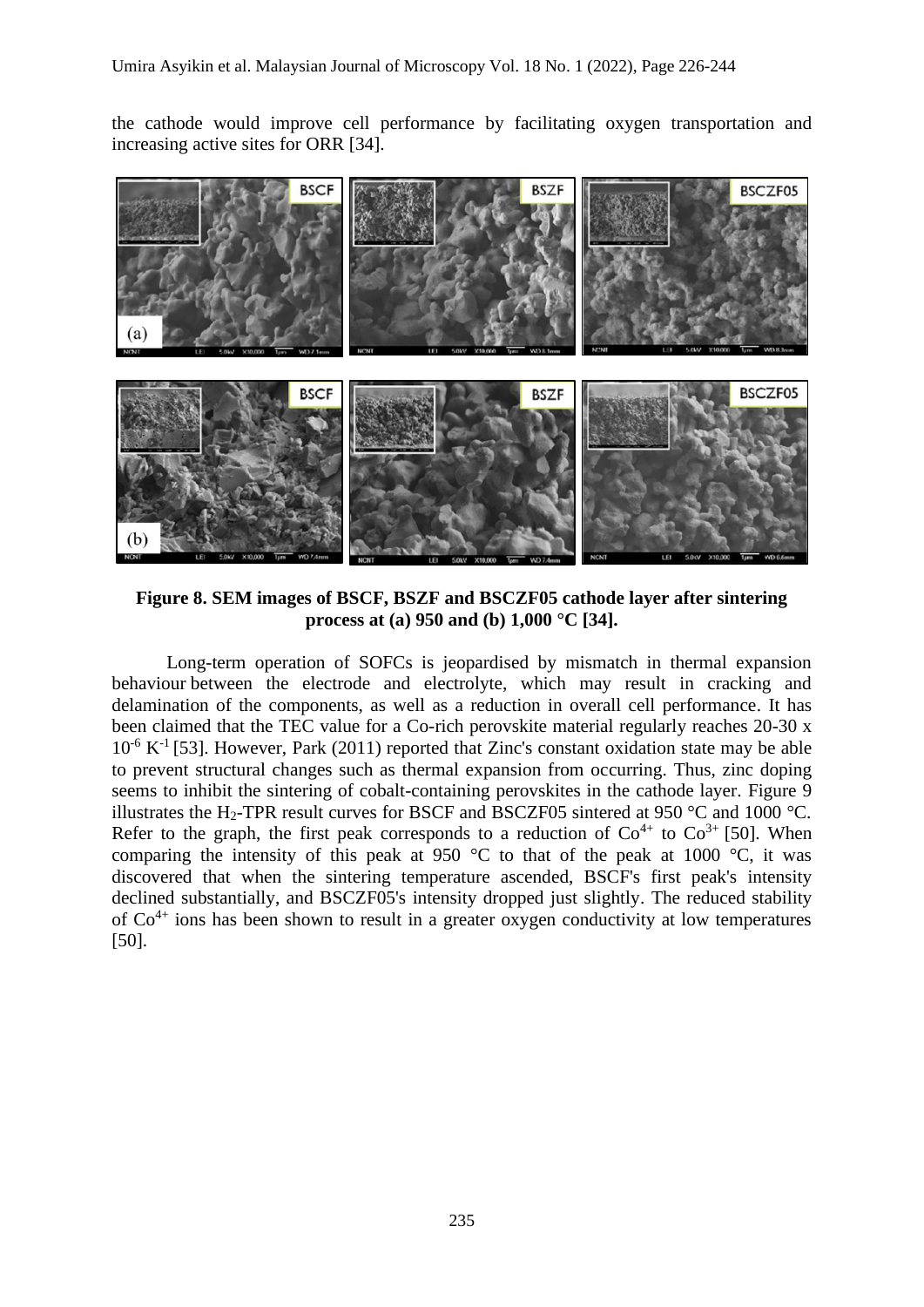

**Figure 9. H2-TPR result curves for BSCF and BSCZF05 sintered at 950 and 1000 °C [50].**

Anode-supported single cells were examined with the electrochemical impedance spectra (EIS) testing at temperatures 750, 700, and 650 °C to determine the performance of the BSCF cathode composite under the influence of the Zn-doping element. Figure 10(a) shows the equivalent circuit used to fit the Nyquist plot and obtain the impedance results [34]. Figure 10(b) shows the polarization resistance  $(R_p)$  value of BSCF and BSCFZ cathodes against the operating temperature. The polarisation resistance  $(R_p)$  in a single cell is mainly ascribed as cathode polarisation because, generally, anode polarization is considered minor [34]. Figure 10(b) shows that the  $R_p$  value for both cells decrease with the operating temperature increase. The Zn-doping (BSCFZ) composite cathode remarkably decreased  $R_p$ , indicating that the  $O<sup>2</sup>$  transfer, oxygen reduction and diffusion processes were elevated because, at the BSCFZ cathode, there is increasing in oxygen vacancy concentration and ORR activity.

Figure 11 displays the single cells impedance spectra results for 11(a) BSCF and 11(b) BSCFZ cathode at operating temperatures of 650, 700 and 750 °C. The curve represented in the impedance spectra is  $R_1$  and  $R_2$ , where  $R_1$  (high-frequency arc) is the charge transfer resistance associated with oxygen-ion  $(O<sup>2</sup>)$  and the charge transfer at the electrode and electrode/electrolyte interface.  $R_2$  (low-frequency arc) is the resistance of the oxygen surface exchange and diffusion process associated with the concentration of oxygen vacancy and the microstructure of the electrode [34, 51]. Based on Figure 11(b), the  $R_1$  curve is reduced with increasing temperature, showing that Zn-doping improved  $O<sup>2</sup>$  transfer in BSCF-based cathodes. Meanwhile, the  $R_2$  curve dominates in this fitted impedance spectra result. Therefore, the properties of single cells can be improved by optimizing the microstructure of electrodes to allow mass transport cation [34]. This supports the morphology theory that a porous state in the cell sample can help the ORR catalytic activity.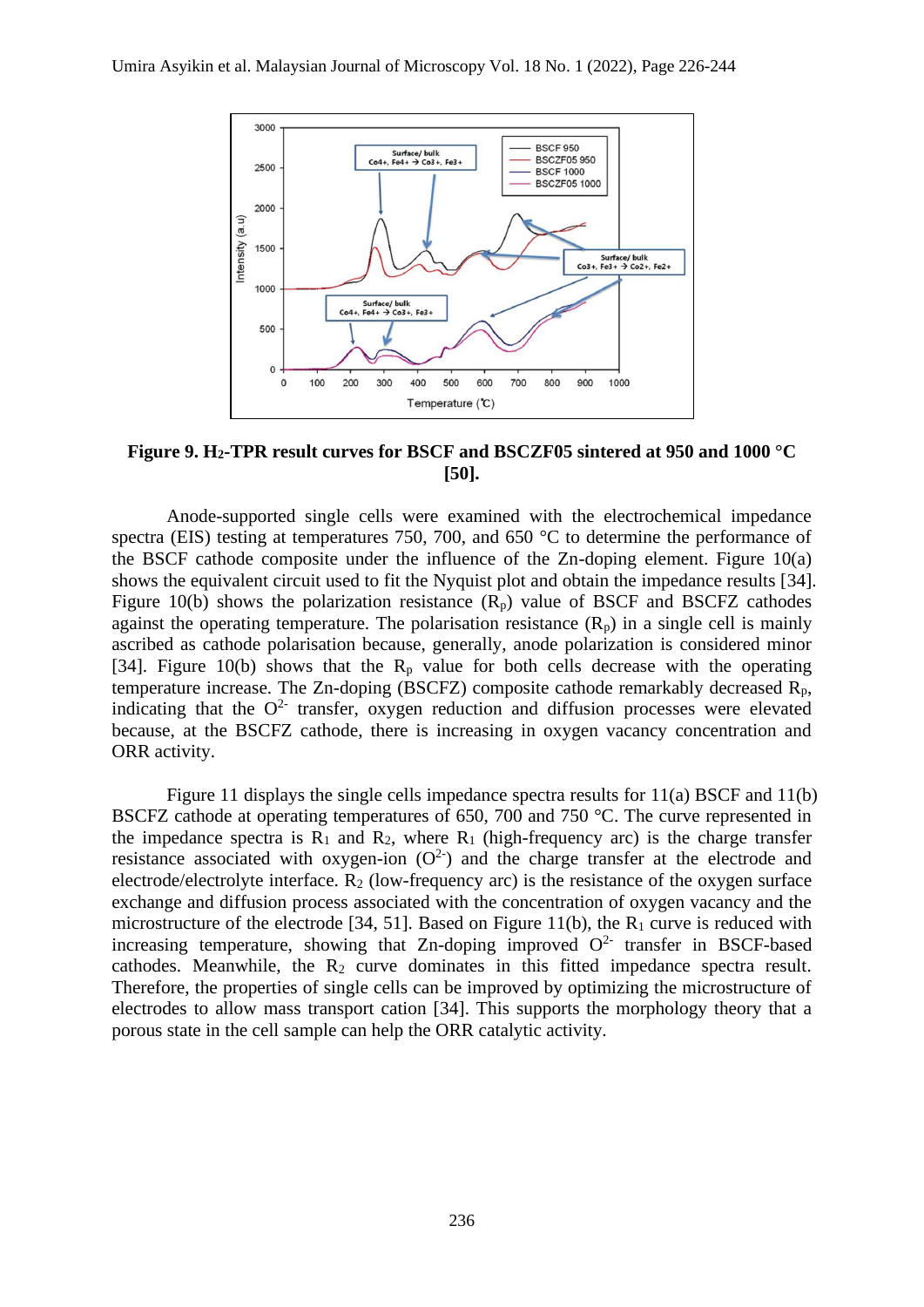

**Figure 10. (a) Equivalent circuit and (b) summarized Rp value for BSCF and BSCFZ [34].**



**Figure 11. Single cells impedance spectra results at operational temperature 650, 700 and 750 °C for (a) BSCF and (b) BSCFZ cathodes [34].**

A single cell of BSCF and BSCFZ cathodes was tested for stability for 140 hours at temperature 750 °C with 0.7 V of voltage level. Figure 12 depicts the effect of run time on the current density of a single cell. The results show that the cell current density of the BSCFZ cathode was almost barely changed, except for a modest increment in the first hundreds of hours because of the cathode activation process with increased temperature [34, 50]. The cell with a BSCF cathode was observed, and the current density decreased at 750 °C after 140 hours. The result indicates that the cell has been improved, and BSCFZ cubic perovskite structure has improved phase stability [34].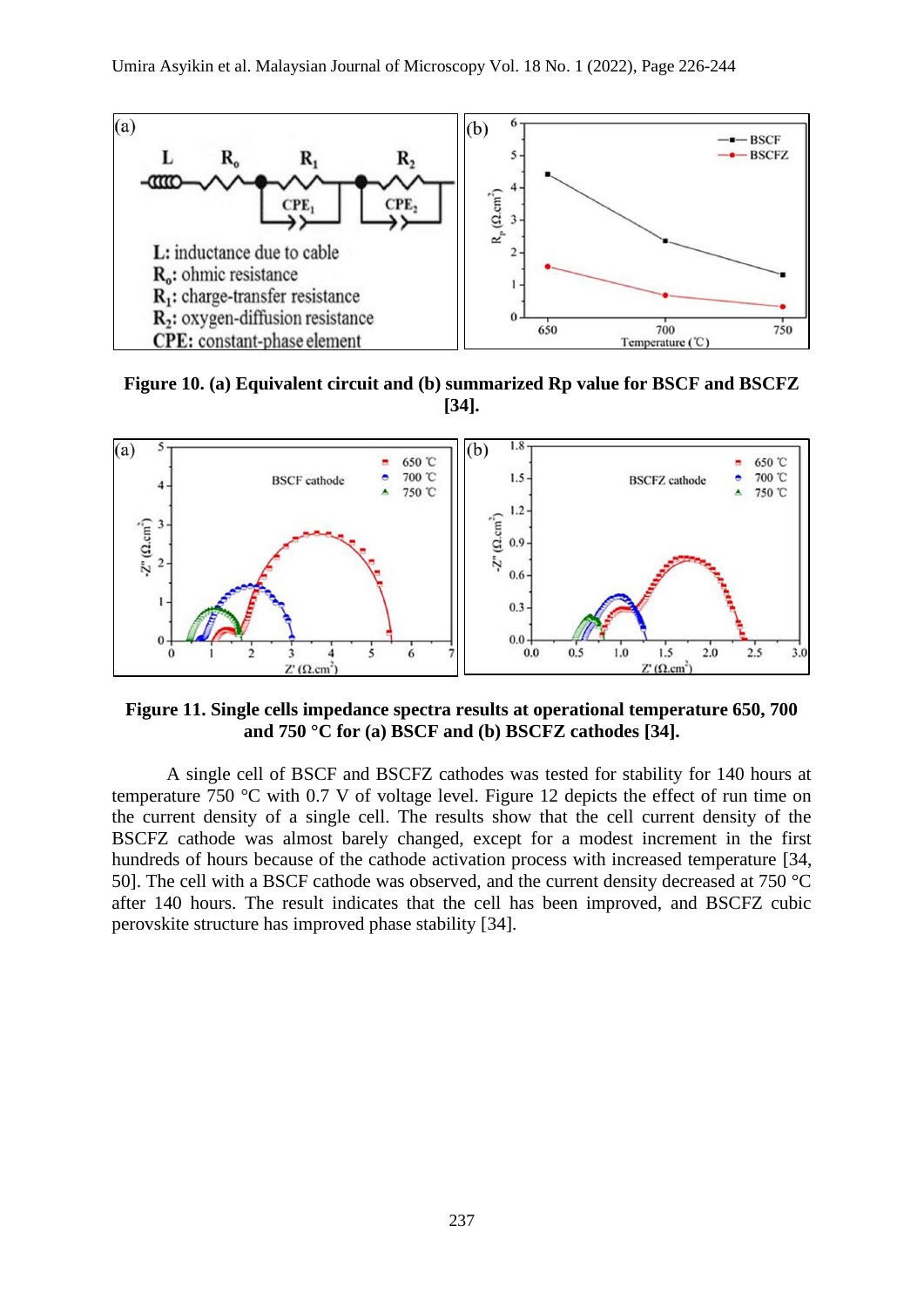

**Figure 12. Trend of current density for single cells with BSCF and BSCFZ cathode at 750 °C [34].**

Based on the investigation by Park *et al.* (2011), the BSCZF05 sample is more dominant in decreasing interfacial resistance with increasing sintering temperature. This situation is related to the strong adhesion between the electrode and electrolyte particle, thus reducing the interfacial resistance. Figure 13 displays the BSCZF05-SDC 30 wt% composite cathode impedance spectra that are sintered at 1000 °C. At operating temperatures of 700, 650 and 600 °C, the R<sub>p</sub> values recorded were 0.09, 0.32 and 0.44  $\Omega$ cm<sup>2</sup>, respectively. These recorded values surpass other composite cathodes such as LSCF-GDC with Rp value 0.6  $\Omega$ cm<sup>2</sup> at 590 °C [50].



**Figure 13. The BSCZF05-SDC 30 wt% composite cathode impedance spectra plot at temperature 550 °C – 800 °C [50].**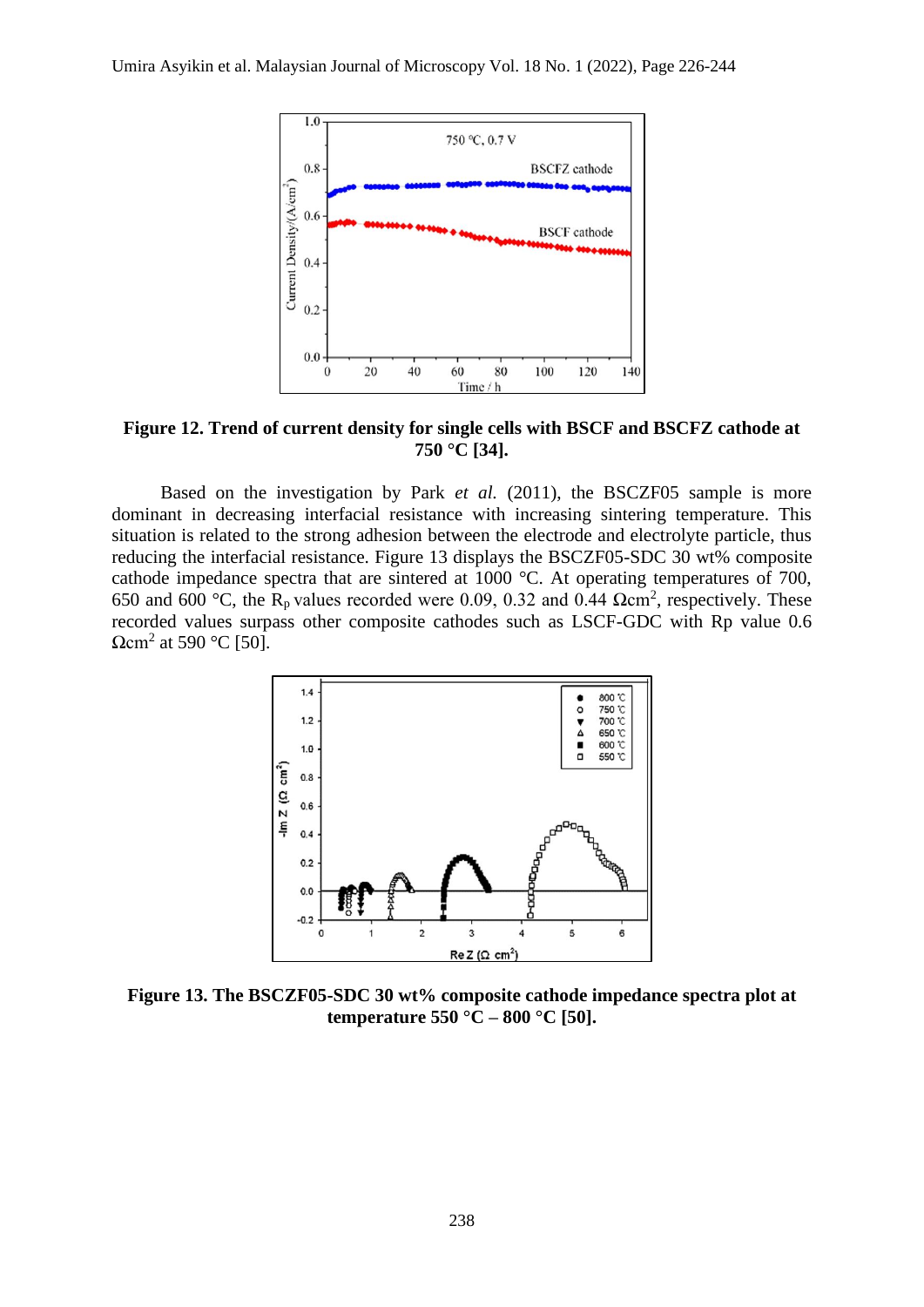#### **Conclusion**

This paper reviews recent results on substituting niobium (Nb) and Zinc  $(Zn)$  as doping materials for BSCF-based cathode. The influence of transition element substitution on the B-site of BSCF-based cathode material for IT-SOFC was discussed. The results showed by Nb and Zn doping with BSCF-based cathode indicated that both outcomes improved the physical, chemical, thermal and electrochemical properties of the cathode cell. It also helps balance the chemical stability and increase the ORR catalytic activity.

In addition, this work concludes that there are still many works that can be done to investigate how much doping from transition metal element group can contribute as the catalyst on BSCF-based cathode material. The theory on substitution elements at the B-site of BSCF-based cathode clearly shows an improvement in cell performance properties. Extensive research is still required to investigate the contribution of transition metal element doping to the BSCF-based cathode or other perovskite materials.

The results of this work may help determine the optimum parameter for IT-SOFC and provide beneficial results on the material properties, such as improvement on the conductivity, catalytic activity, chemical, thermal and physical properties. Furthermore, the development of cathode material for IT-SOFC can enable the limitation faced by the SOFC at high temperatures and improve SOFC commercialization. The results of this review can be beneficial and informative to accomplish these goals.

#### **Acknowledgements**

The authors would like to express their gratitude to the Malaysian Ministry of Higher Education (MOHE) for supporting this research through Fundamental Research Grant Scheme (FRGS/1/2020/TK0/UTHM/02/15) and partially funded by Universiti Tun Hussein Onn Malaysia (UTHM) under Postgraduate Research Grant (GPPS H692).

#### **Author Contributions**

All authors contributed toward data analysis, drafting and critically revising the paper and agree to be accountable for all aspects of the work.

#### **Disclosure of Conflict of Interest**

The authors have no disclosures to declare.

### **Compliance with Ethical Standards**

The work is compliant with ethical standards.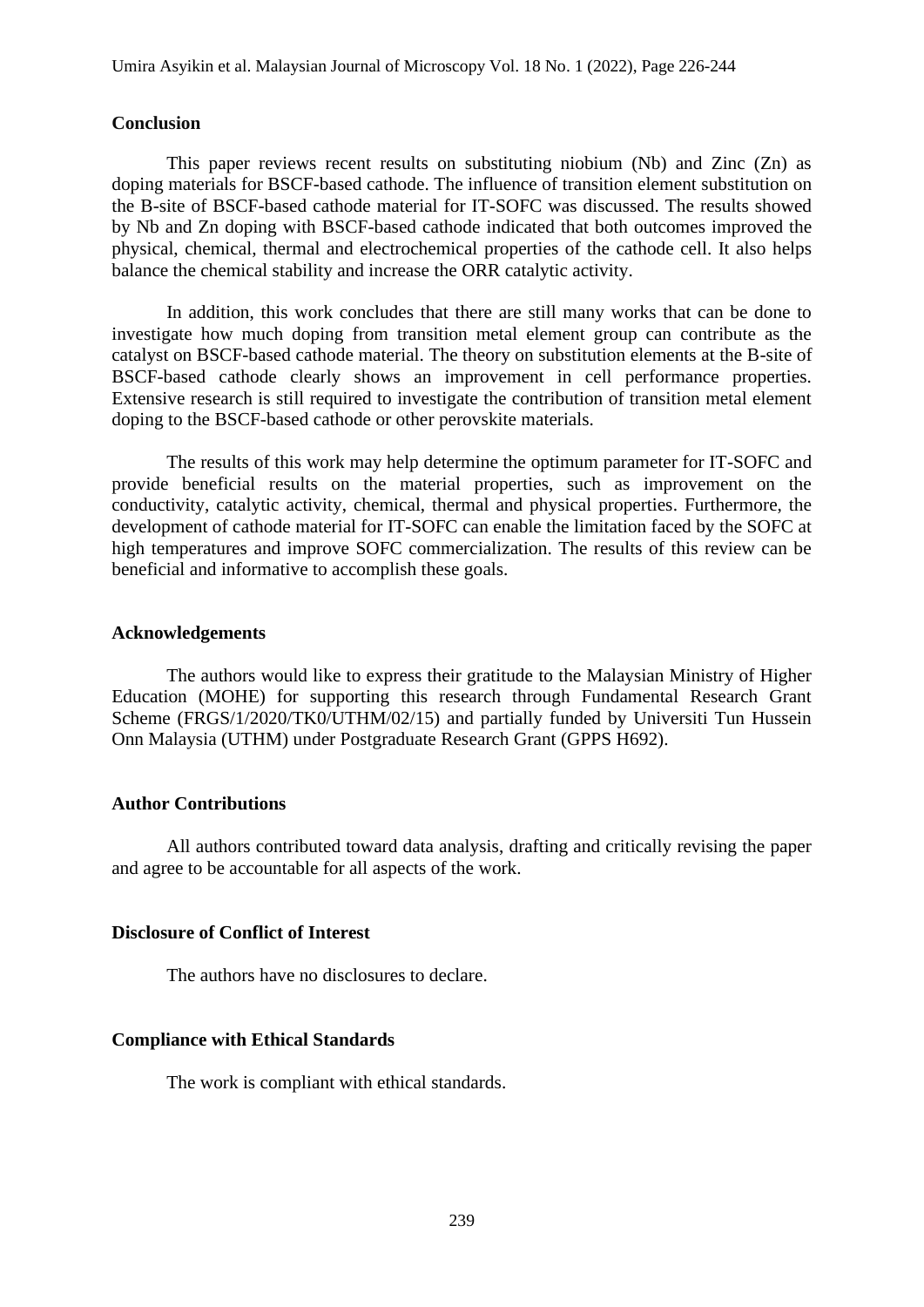# **References**

[1] Wan, R. W. D., Arshad, A., Abu, B. M., Siti, K. K., Joseph, K. I. S., Nurfarizal, R., Zulfadli, D., Umi, A. H., Nitia, S. & Mohd, I. A. (2017). *The Blueprint for Fuel Cell Industries in Malaysia*. 1 st edition (Academy of Science Malaysia) pp. 77.

[2] Leonardo, G. & Fabio, L. (2013). Fuel cells: Technologies and applications. *The Open Fuel Cells J*. 6 1-20.

[3] Wei, Z., Ran, R. & Zongping, S. (2009). Progress in understanding and development of Ba0.5Sr0.5Co0.8Fe0.2O3-δ-based cathodes for intermediate-temperature solid-oxide fuel cells: A review. *J. Power Sources*. 192 231–246.

[4] Jeffrey, W. F., Rob, H., Xianguo, L., David, P. W. & Jiujun, Z. (2009). *Solid oxide fuel cells: Materials properties and performance*. 1 st edition (CRC Press) pp. 295.

[5] Liangdong, F., Bin, Z., Pei-Chen, S. & Chuanxin, H. (2018). Nanomaterials and technologies for low temperature solid oxide fuel cells: Recent advances, challenges and opportunities. *Nano Energy*. 45 148–176.

[6] Linda, A., Muhammad, S. A. B., Sufizar, A., Andanastuti, M. & Hamimah, A. R. (2015). Influence of Ag on Chemical and Thermal Compatibility of LSCF-SDCC for LT-SOFC. *Appl. Mech. Mater*. 773 445–449.

[7] Takaya, O., Mizutomo, T. & Yuya, K. (2018). Comprehensive analysis of trends and emerging technologies in all types of fuel cells based on a computational method. *Sustainability*. 10 458.

[8] Qidong, X., Zengjia, G., Lingchao, X., Qijiao, H., Zheng, Li., Idris, T. B., Keqing, Z. & Meng, N. (2022). A comprehensive review of solid oxide fuel cells operating on various promising alternatives fuels. *Energy Convers. Manag.* 253 115175.

[9] Vanja, S., Arianna, B., Linda, B., Robert, S., Gernot, P., Christoph, H. & Andrés, A. C. (2019). Applicability of the SOFC technology for coupling with biomass-gasifier systems: Short- and long-term experimental study on SOFC performance and degradation behaviour. *Appl. Energy*. 256 113904.

[10] Abdalla, M. A., Shahzad, H., Atia, T. A., Pg, M. I. P., Feroza, B., Sten, G. E. & Abul, K. A. Nanomaterials for solid oxide fuel cells: A review. (2018). *Renew. Sustain. Energy Rev.*  82 353–368.

[11] Jeong, W. S., Dohyun, G., Seung, H. K., Sungje, L. & Jihwan, A. (2019). Review on process-microstructure-performance relationship in ALD-engineered SOFCs. *J. Phys. Energy.* 1 042002.

[12] Irina, P., Mirela, D. & Silvin, L. B. (2020). *Fuel Cells: Alternative Energy Sources for Stationary, Mobile and Automotive Applications*. Ebook edition (IntechOpen) pp. 272.

[13] Jih-Sheng, L. & Michael, W. E. (2017). Fuel Cell Power Systems and Applications*.* In: *Proceeding of the IEEE*, vol. 105. pp. 2166-2189.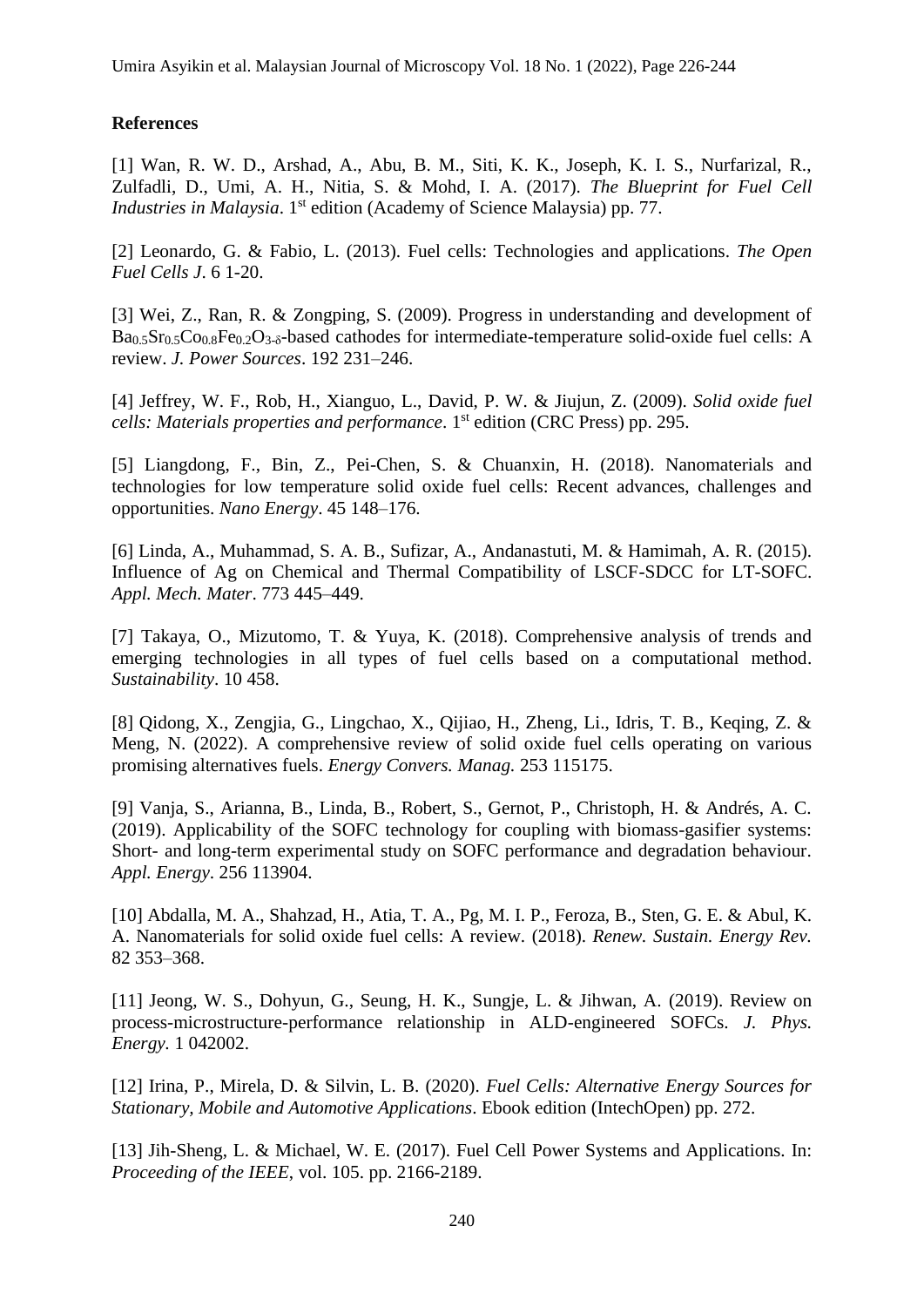[14] Xi, X., Huiqiang, W., Marco, F., Xianfen, W., Lei, B. & Enrico, T. (2019). Tailoring cations in a perovskite cathode for proton-conducting solid oxide fuel cells with high performance. *J. Mater. Chem. A.* 7(36) 20624–20632.

[15] Quan, Y., Dong, T., Rui L., Haodong, W., Yonghong, C., Yanzhi, D., Xiaoyong, L. & Bin, L. (2021). Exploiting rare-earth-abundant layered perovskite cathodes of LnBa0.5Sr0.5Co1.5Fe0.5O5+δ (Ln=La and Nd) for SOFCs. *Int. J. Hydrog. Energy*. 46 5630-5641.

[16] Peng, Q., Jin, L., Lichao, J., Bo, C., Jian, P., Jian, L. & Fanglin, C. (2019). LaCoO<sub>3-δ</sub> coated  $Ba<sub>0.5</sub>Sr<sub>0.5</sub>Co<sub>0.8</sub>Fe<sub>0.2</sub>O<sub>3-δ</sub>$  cathode for intermediate temperature solid oxide fuel cells. *Electrochim. Acta*. 319 981–989.

[17] Sudhanshu, D. (2020). Solid oxide fuel cell: Materials for anode, cathode and electrolyte. *Int. J. Hydrog. Energy*. 45 23988–24013.

[18] San, P. J. (2019). Development of lanthanum strontium cobalt ferrite perovskite electrodes of solid oxide fuel cells – A review. *Int. J. Hydrog. Energy*. 44 7448–7493.

[19] Muhammet, S. T., Mahdi, D., Guttorm, E. S. & Mamoun, M. (2010). Synthesis of nanostructured BSCF by oxalate co-precipitation – As potential cathode material for solid oxide fuels cells. *Int. J. Hydrog. Energy*. 35 9448–9454.

[20] Catarina, M., Antonio, F. & Diogo, M. F. S. (2021). Towards the commercialization of solid oxide fuel cells: Recent advances in materials and integration strategies. *Fuels*. 2 393- 419.

[21] Anisah, S. H., Nafisah, O. & Abdul, M. M. J. (2020). Microstructural investigation of BSCF-based cathode material for enhanced oxygen reduction reaction performance and electrode stability. *Ceram. Int.* 46 23262–23265.

[22] Huan, L. & Zhe, L. (2020). A highly stable cobalt-free LaBa<sub>0.5</sub>Sr<sub>0.5</sub>Fe<sub>2</sub>O<sub>6</sub>- $\delta$  oxide as a high-performance cathode material for solid oxide fuel cells. *Int. J. Hydrog. Energy*. 45 19831-19839.

[23] Jiao, L., Chenghao, Y. & Meilin, L. (2016). High performance intermediate temperature solid oxide fuel cells with Ba<sub>0.5</sub>Sr<sub>0.5</sub>Co<sub>0.8</sub>Fe<sub>0.1</sub>Nb<sub>0.1</sub>O<sub>3</sub>−<sub>δ</sub> as cathode. *Ceram. Int.* 42(16) 19397– 19401.

[24] Saddam, H. & Li, Y. (2020). Review of solid oxide fuel cell materials: cathode, anode and electrolyte. *Energy Trans.* 4 113-126.

[25] Prasopchokkul, P., Seeharaj, P. & Kim-Lohsoontorn, P. (2020).  $Ba_0.5Sr_0.5(Co_0.8Fe_0.2)_{1-}$  $xTa_xO_{3-\delta}$  perovskite anode in solid oxide electrolysis cell for hydrogen production from hightemperature steam electrolysis. *Int. J. Hydrog. Energy*. 45(10) 7023-7036.

[26] Egorova, Y. V., Scherb, T., G., Bouwmeester, H. J. M. & Filatova, E. O. (2015). Soft Xray absorption spectroscopy study of  $(Ba_0.5Sr_0.5)$   $(Co_0.8Fe_0.2)_{1-x}Nb_xO_{3-δ}$  with different content of Nb (5%-20%). *J. Alloys Compd.* 650 848–852.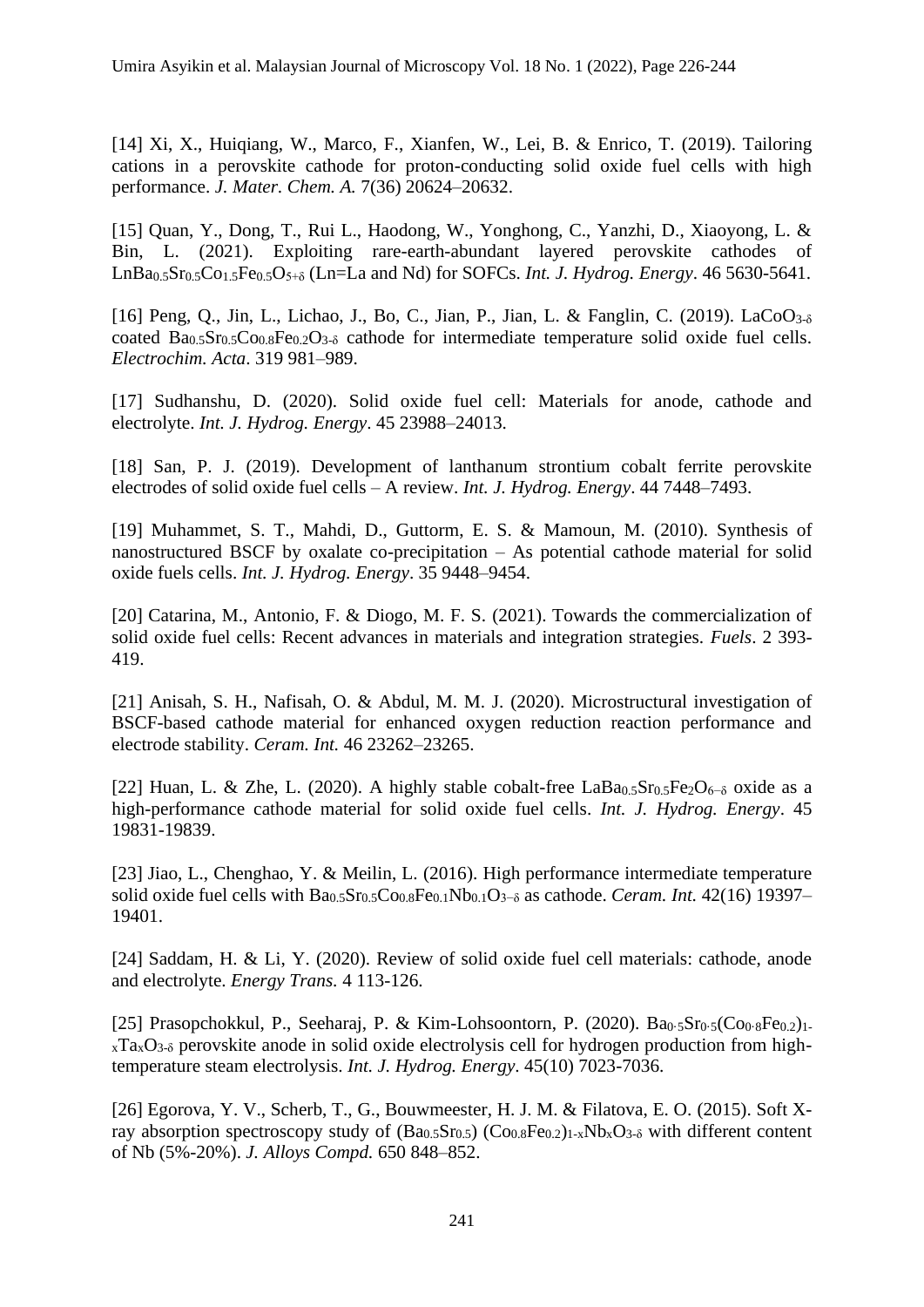[27] Lucia, D. S., Javier, Z., Jose, M. P., Enrique, R. L. & David, M. (2020). Nanostructured BaCo<sub>0.4</sub>Fe<sub>0.4</sub>Zr<sub>0.1</sub>Y<sub>0.1</sub>O<sub>3-δ</sub> Cathodes with Different Microstructural Architectures. *Nanomaterials*. 10 1055.

[28] Stephan, J. S. (2001). Recent advances in perovskite-type materials for solid oxide fuel cell cathodes. *Int. J. Inorg. Mater*. 3 113–121.

[29] Fang, W., Takashi, N., Keiji, Y., Junichiro, M. & Koji, A. (2014). Effect of Nb doping on the chemical stability of BSCF-based solid solutions. *Solid State Ion.* 262 719–723.

[30] Junxing, Z., Ximu, L., Zhenbao, Z., Xiaomin, X., Yubo, C., Yufei, S., Jie, D., Guangming, Y., Ran, R., Wei, Z. & Zongping, S. (2020). A new highly active and  $CO<sub>2</sub>$ -stable perovskite-type cathode material for solid oxide fuel cells developed from A- and B-site cation synergy. *J. Power Sources*. 457 227995.

[31] Xiaozhen, Z., Julius, M., Shaomin, L. & Joao, C. D. D. C. (2017). Zinc-doped BSCF perovskite membranes for oxygen separation. *Sep. Purif. Technol.* 189 399–404.

[32] Paramvir, K. & Singh, K. (2020). Review of perovskite-structure related cathode materials for solid oxide fuel cells. *Ceram. Int.* 46 5521–5535.

[33] Umira, A. Y., Kang, H. T. & Hamimah, A. R. (2019). Structure and Thermal Behaviour of BSCF-SDC-Ag Composite Cathode for Solid Oxide Fuel Cell. *Int. J. Eng. Adv. Tech.* 9(2) 1582–1585.

[34] Qiannan, Z, Xiaozhen, Z., Wei, W., Dandan, Z., Yuhua, J., Xiaojian, Z. & Bin, L. (2020). A Zn-doped  $Ba_{0.5}Sr_{0.5}Co_{0.8}Fe_{0.2}O_{3.5}$  perovskite cathode with enhanced ORR catalytic activity for SOFCs. *Catalysts*. 10(2) 235.

[35] Daniel, D. A., Douglas, F. S., Alysson, M. A. S., Daniela, V., Eduardo, H. M. N., Julius, M., Joao, C. D. D. C. & Wander, L. V. (2017). Carbonation passivation layer of scandium loaded BSCF perovskite. *Ceram. Int.* 43 15179–15184.

[36] Laura, A., Heiki, S., Matthias, M., Julian, S., Florian, W., Dagmar, G. & Ellen, I. (2018). Improved Phase Stability and  $CO_2$  Poisoning Robustness of Y-doped  $Ba_{0.5}Sr_{0.5}Co_{0.8}Fe_{0.2}O_{3.5}$ SOFC Cathodes at Intermediate Temperatures. *ACS Appl. Energy Mater.* 1(3) 1316-1327.

[37] Hui, L., Jinna, Z., Qiuping, Z. & Jianzhou, G. (2020). Novel  $Ba_{0.15}Sr_{0.85}M_{0.15}Fe_{0.85}O_{3-\delta}$ (M = Fe, Co, Al, Ti) perovskite oxides for oxygen enrichment: Structural, electrical, and oxygen sorption/desorption properties. *Mater. Sci. Eng.* 262 114686.

[38] Yuwen, H., Jinwen, D., Yunpeng, X., Lina, M., Kang, L. & Qingping, Z. (2020).  $Ba<sub>0.5</sub>Sr<sub>0.5</sub>Co<sub>0.8-x</sub>Fe<sub>0.2</sub>Nb<sub>x</sub>O<sub>3-δ</sub>$  (x  $\leq$  0.1) as cathode materials for intermediate temperature solid oxide fuel cells with an electron-blocking interlayer. *Ceram. Int.* 46 10215-10223.

[39] Wenyun, L., Hongning, K., Xianfen, W., Lei, B. & Zhao, X. S. (2019). Improving the performance of the  $Ba<sub>0.5</sub>Sr<sub>0.5</sub>Co<sub>0.2</sub>Fe<sub>0.8</sub>O<sub>3-δ</sub>$  cathode for proton-conducting SOFCs by microwave sintering. *Ceram. Int.* 45 20994-20998.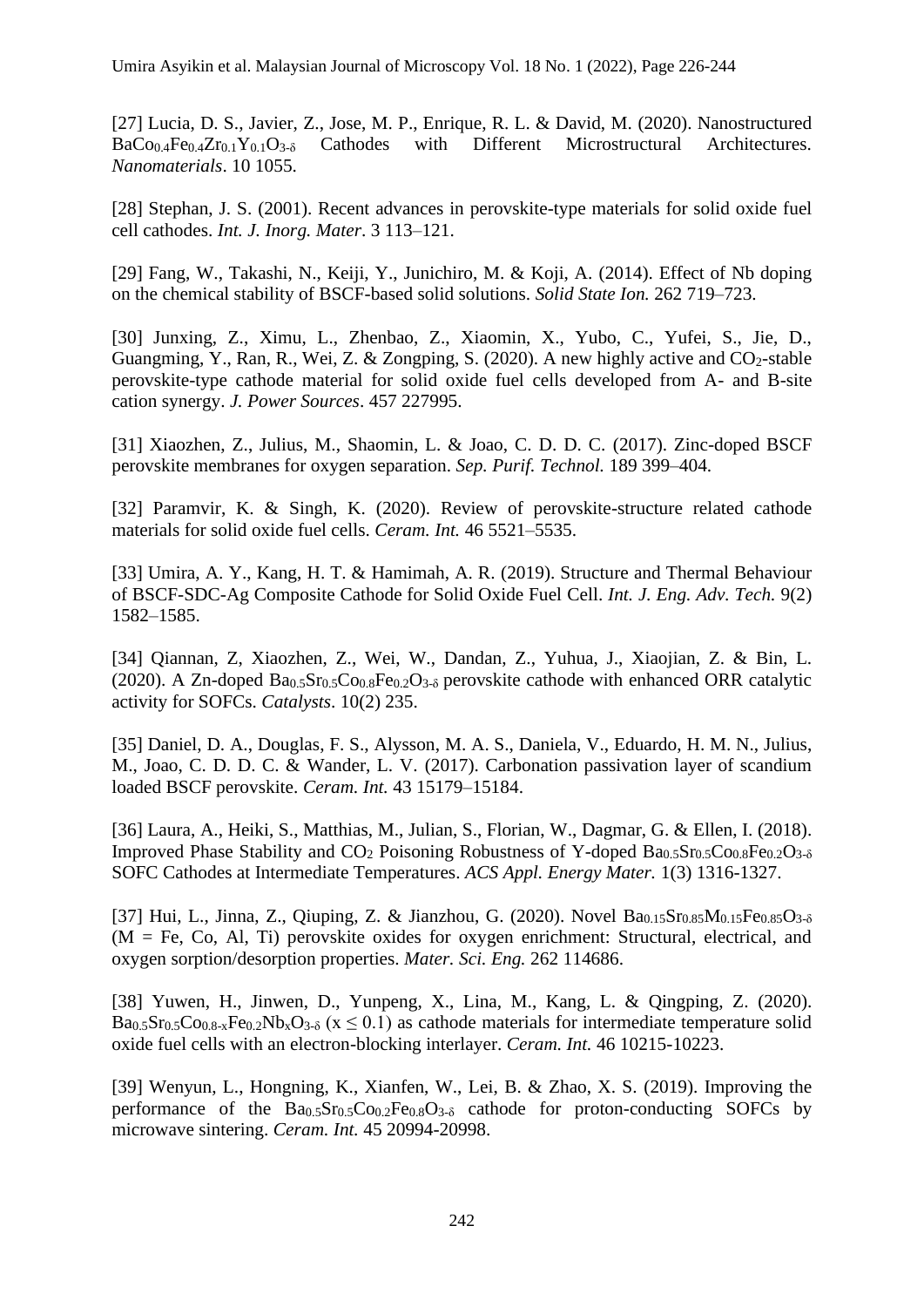[40] Junxing, Z., Zhenbao, Z., Yubo, C., Xiaomin, X., Chuan, Z., Guangming, Y., Wei, Z. & Zongping, S. (2018). Materials design for ceramic oxygen permeation membranes: Single perovskite vs. single/double perovskite composite, a case study of tungsten-doped barium strontium cobalt ferrite. *J. Membr. Sci.* 566 278–287.

[41] Yunfei, C., Hailei, Z., Deqiang, T., Fushen, L., Xionggang, L. & Weizhing, D. (2008). Investigation of Ba fully occupied A-site  $BaCo<sub>0.7</sub>Fe<sub>0.3−x</sub>Nb<sub>x</sub>O<sub>3−δ</sub>$  perovskite stabilized by low concentration of Nb for oxygen permeation membrane. *J. Membr. Sci.* 322 484–490.

[42] Miaomiao, G., Qiang, L., Juntao, G., Liping, S., Lihua, H. & Hui, Z. (2020). Highly electrocatalytic active and durable Fe-based perovskite oxygen reduction electrode for solid oxide fuel cells. *J. Alloys Compd.* 858 158265.

[43] Shubnikovaa, E. V, Braginaa, O. A. & Nemudrya, A. P. (2018). Mixed conducting molybdenum doped BSCF materials. *J. Ind. Eng. Chem*. 59 242-250.

[44] Lei, B., Emiliana, F. & Enrico, T. (2012). Novel  $Ba_{0.5}Sr_{0.5}(Co_{0.8}Fe_{0.2})_{1-x}Ti_xO_{3-\delta}$  (x=0, 0.05, and 0.1) cathode materials for proton-conducting solid oxide fuel cells. *Solid State Ion.* 214 1-5.

[45] Ye, L., Ran, R. & Zongping, S. (2010). Silver-modified  $Ba_{0.5}Sr_{0.5}Co_{0.8}Fe_{0.2}O_{3- \delta}$  as cathodes for a proton conducting solid-oxide fuel cell. *Int. J. Hydrog. Energy.* 35 8281-8288.

[46] Fang, S.M., Yoo, C.Y. & Bouwmeester, H. J. M. (2011). Performance and stability of niobium-substituted Ba0.5Sr0.5Co0.8Fe0.2O3−δ membranes. *Solid State Ion.* 195 1-6.

[47] Umira, A. Y., Kang, H. T., Hamimah, A. R., Nurul, A. B. & Jarot, R. (2020). Electrochemical performance of barium strontium cobalt ferrite -samarium doped ceria– argentum for low-temperature solid oxide fuel cells. *Mater. Sci. Forum*. 991 94-100.

[48] Doh, W. J., Chan, K., Hee, J. P., Ju, S. K., Sung, J. A., Dong, H. Y., Sooyeon, S., Kyeong, S. M. & Sang, M. L. (2016). High-performance perovskite  $Ba_{0.5}Sr_{0.5}Co_{0.8}Fe_{0.1}O_{3-\delta}$  – La0.6Sr0.4Co0.2Fe0.8O3−δ composite cathode. *Scr. Mater.* 113 59-62.

[49] Xue, Y., Ruoyu, L., Yang, Y., Guilin, W., Dong, T., Xiaoyong, L., Yanzhi, D., Yonghong, C. & Bin, L. (2020). Improving stability and electrochemical performance of Ba0.5Sr0.5Co0.2Fe0.8O3-δ electrode for symmetrical solid oxide fuel cells by Mo doping. *J. Alloys Compd.* 831 154711.

[50] Jungdeok, P., Jing, Z., Heechul, Y., Guntae, K. & Jong, S. C. (2011). Electrochemical behavior of  $Ba<sub>0.5</sub>Sr<sub>0.5</sub>Co<sub>0.2-x</sub>Zn<sub>x</sub>Fe<sub>0.8</sub>O<sub>3-δ</sub>$  (x = 0-0.2) perovskite oxides for the cathode of solid oxide fuel cells. *Int. J. Hydrog. Energy*. 36 6184-6193.

[51] Davide, C., Sabrina, P., Maria, P. C., Antonio, B., Francesca, D., Leonarda, F. L., Chiara, A. & Massimo, V. (2019). Distribution of Relaxation Times and Equivalent Circuits Analysis of Ba0.5Sr0.5Co0.8Fe0.2O3-δ. *Catalysts*. 9 441.

[52] Shuang, Z., Ning, T. & Ji, Y. (2020). Performance of Ba<sub>0.5</sub>Sr<sub>0.5</sub>Co<sub>0.8</sub>Fe<sub>0.2</sub>O<sub>3−δ</sub>/Ce<sub>0.85</sub>Sm<sub>0.15</sub>O<sub>2−δ</sub>–CuO as a cathode for intermediate temperature solid oxide fuel cells. *J. Alloys Compd.* 825 154013.